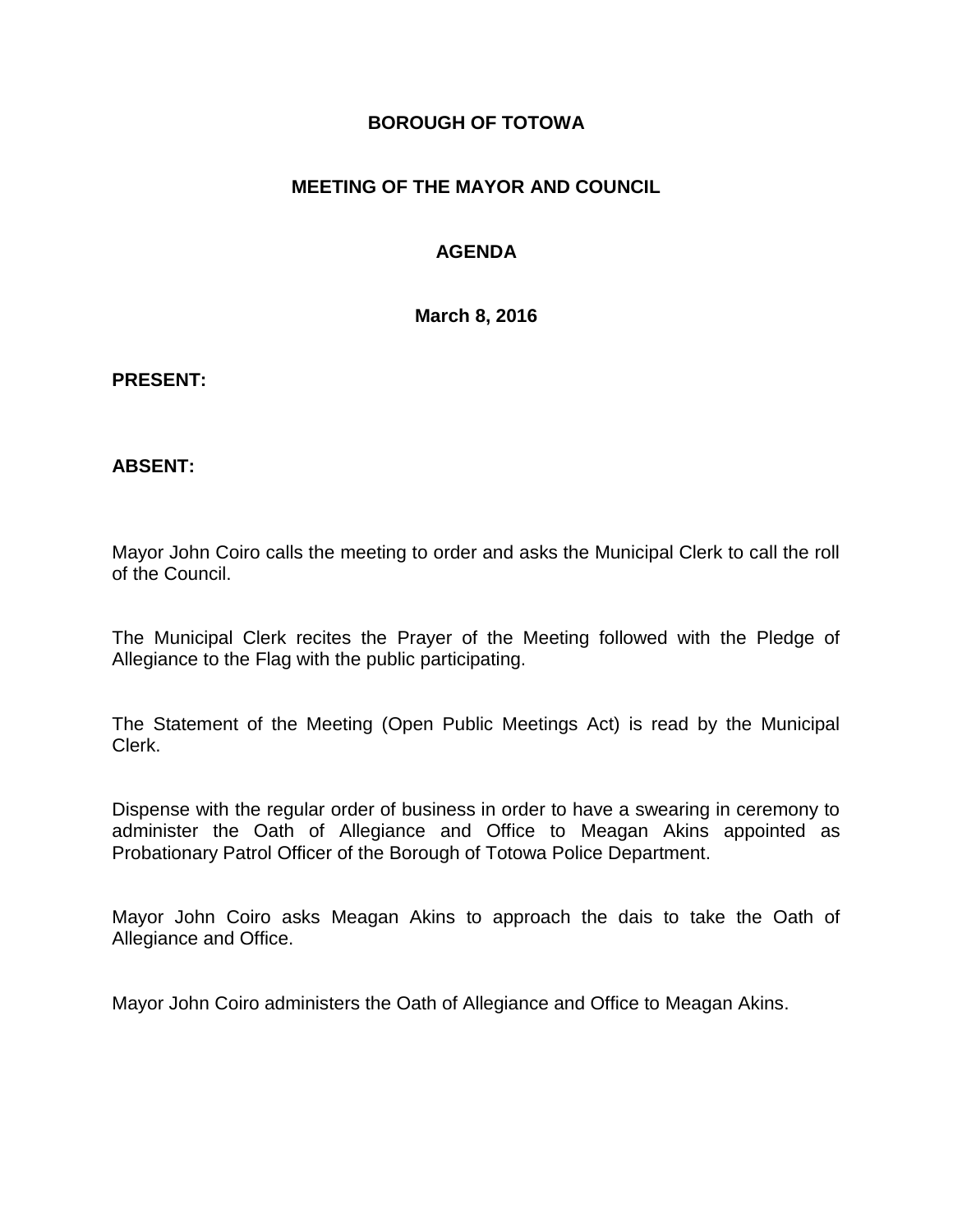A badge symbolic to the rank of Patrol Officer is presented to Patrol Officer Meagan Akins by Police Chief Robert W. Coyle.

Congratulations are extended to Patrol Officer Meagan Akins.

Revert to the regular order of business.

Report from Members of the Council, Municipal Clerk and Municipal Attorney.

**CITIZENS HEARD:**

Minutes of the Mayor and Council for the meeting of February 23, 2016.

# **COMMITTEE ON FINANCE: PICARELLI, D'ANGELO, FONTANELLA.**

Resolution No. 2016-06 for the payment of bills.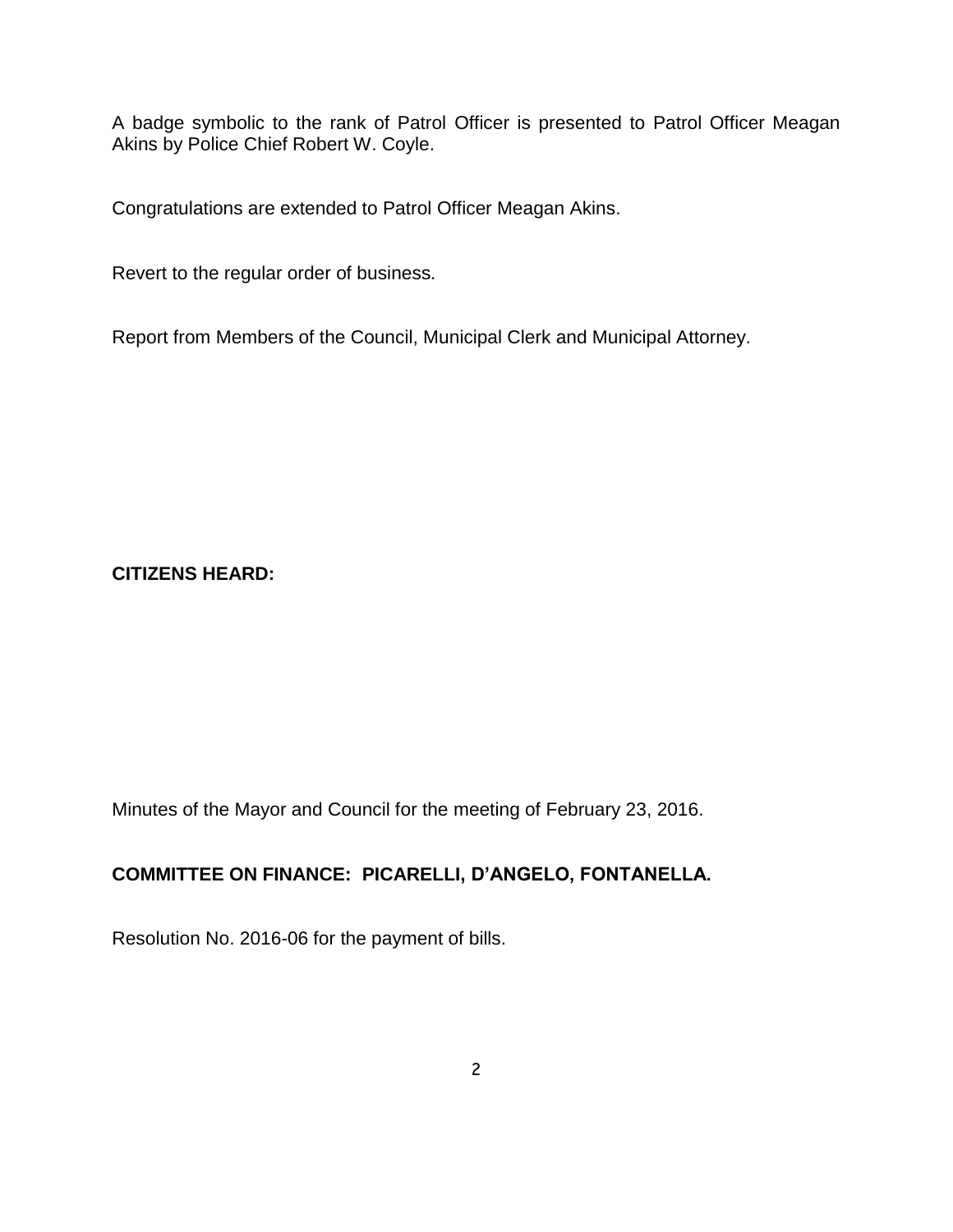## **COMMITTEE ON PUBLIC SAFETY: PUGLISE, FONTANELLA, BUCHER.**

Grade increase for Patrol Officer Nicholas Varcadipane from Grade 2 to Grade 1, effective March 14, 2016.

#### **COMMITTEE ON PUBLIC WORKS: D'ANGELO, PUGLISE, ANDRIANI.**

Resolution Authorizing Historical Fill Investigation Services For The CDBG-DR Program.

### **COMMITTEE ON ENG. & PUB. PROPERTY: FONTANELLA, ANDRIANI, D'ANGELO.**

Resolution authorizing the application to the Passaic County Community Development Block Grant Program for Phase VI of the Sanitary Sewer Main Rehabilitation Project.

Resolution In Support Of The Federal Fair Housing Law And New Jersey Law Against Discrimination.

Letter from American Legion Post No. 227 requesting permission to use the Municipal Parking Lot on Saturday, April 30, 2016 for a trip to Atlantic City.

Letter from the Passaic Valley Sewerage Commission along with a check in the amount of \$1,633.73 for the Municipal Rebate Incentive Program.

### **COMMITTEE ON LIAISON & INSPECTION: ANDRIANI, BUCHER, PICARELLI.**

Resolution Authorizing The Municipal Planner To Conduct A Re-Examination Of The Master Plan.

Appointment by the Mayor of a Board of Recreation Commissioner.